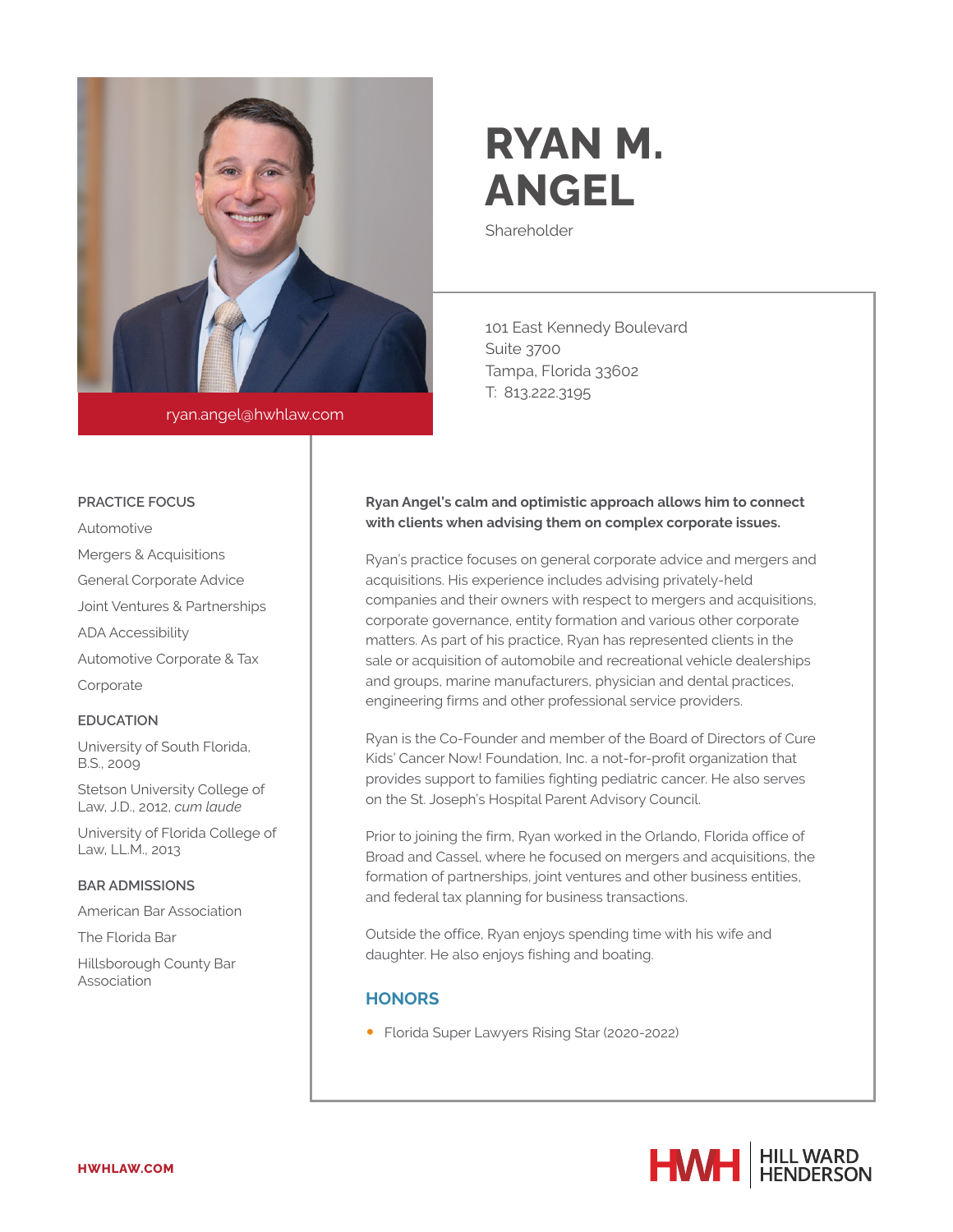# **RYAN M. ANGEL**

● *The Best Lawyers in America©*: Ones to Watch (2022)

## **EXPERIENCE**

- Represented certain subsidiaries of Asbury Automotive Group, Inc. in their acquisition of 12 new vehicle franchises, an auto auction and two collision centers from the Park Place Dealership Group.
- Represented Maverick Boat Group in its sale to Malibu Boats.
- Represented Chris Craft in its sale to Winnebago Industries, Inc.
- Represented a recreational vehicle dealership group in six acquisitions since 2018 of certain RV dealerships throughout the United States.
- Represented a medical manufacturer of its acquisition of two related companies specializing in the provision of wound care supplies.

## **COMMUNITY & PROFESSIONAL**

- St. Joseph's Children's Hospital Parent Advisory Committee, Member
	- St. Joseph's Children's Hospital, Heroes Ball Young Professionals Committee (2018)
- Cure Kids Cancer Now! Foundation, Director and Founder
- HCBA Bar Leadership Institute (2021-2022)

## **NEWS & INSIGHTS**

61 Hill Ward Henderson Attorneys Recognized in 2022 Florida Super Lawyers Listing Firm News, 7.1.22

Hill Ward Henderson Elects Eight New Shareholders Firm News, 1.13.22

Hill Ward Henderson Represents Asbury Automotive Group in Acquisition of Stevinson Automotive Firm News, 12.8.21

Hill Ward Henderson Attorneys Participate in HCBA Bar Leadership Intitute Firm News, 9.21.21